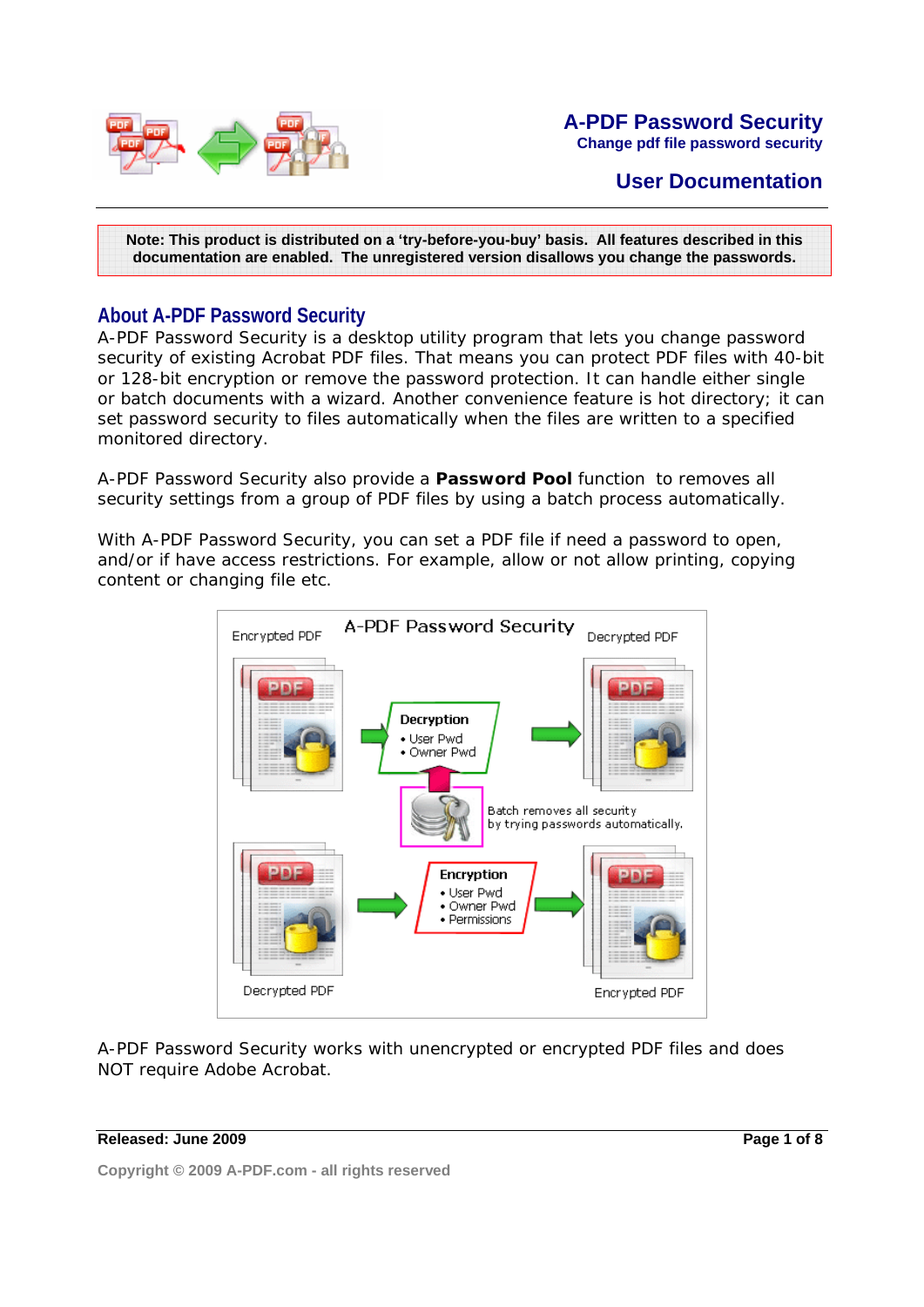

### **Using A-PDF Password Security**

A-PDF Password Security can be started either by launching the application via a desktop shortcut, or directly from within Windows/Windows Explorer.



When you start the program, you will be presented with the wizard screen.

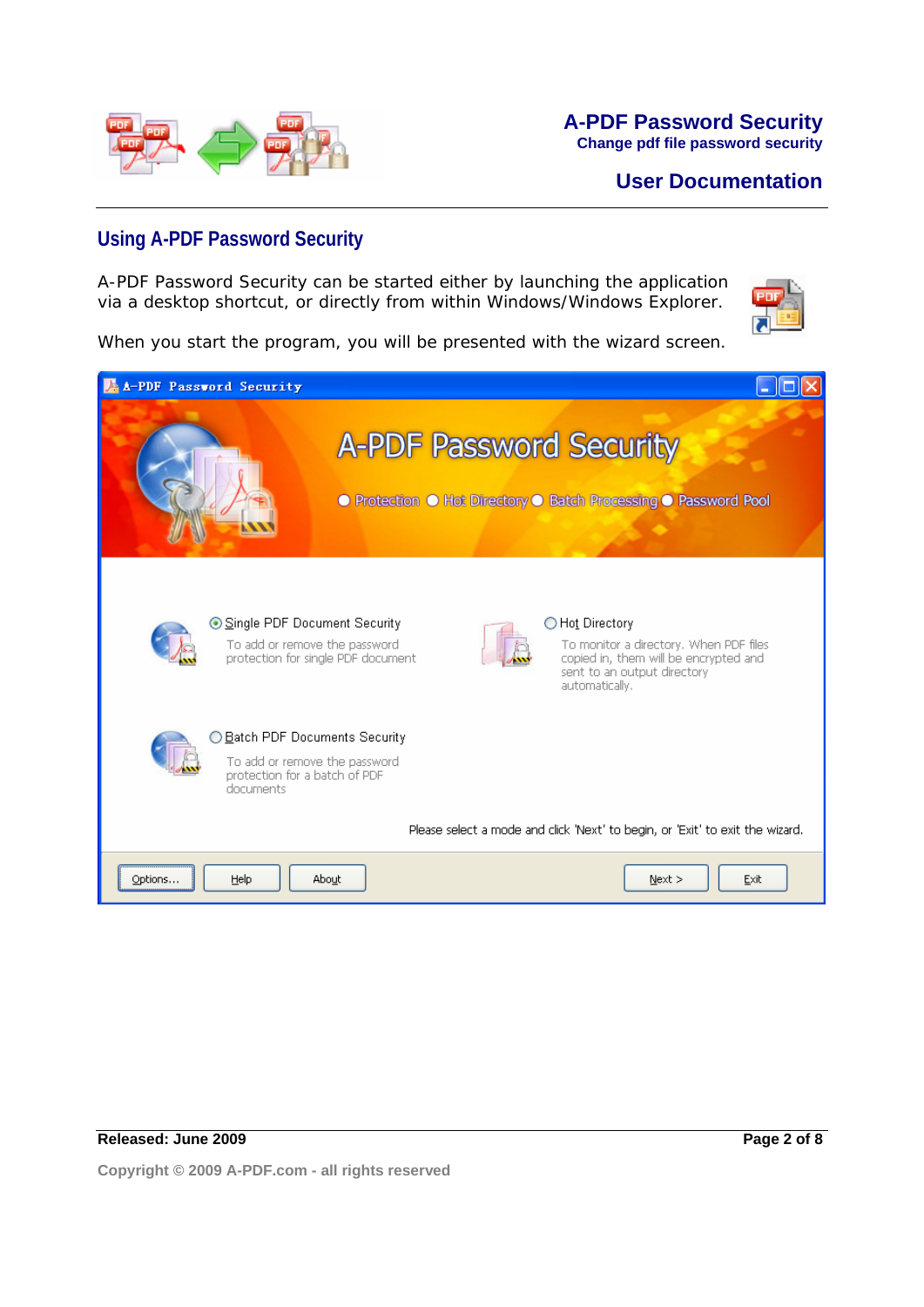

#### **A-PDF Password Security Change pdf file password security**

# **User Documentation**

## **Set Single PDF Document Security**

Select the option **Single PDF Document Security** and push the button **Next >** , a PDF security setting window will be opened.



#### Single PDF Document Security

To add or remove the password protection for single PDF document

| C:\pdf.pdf<br>Source PDF File:                        |                                                                        |         | Browse                                 |
|-------------------------------------------------------|------------------------------------------------------------------------|---------|----------------------------------------|
|                                                       |                                                                        |         |                                        |
| Security Method:                                      |                                                                        |         |                                        |
| Security Level                                        | $\ddotmark$<br>high(128-bit; Acrobat 5.0 and above)                    | Options | Printing (High Resolution)             |
| Require a password to open the document               |                                                                        |         |                                        |
| Document Open Password                                | oPENPASSWORD                                                           | ×       | Document Assembly                      |
| Permissions<br>Use a password to restrict permissions |                                                                        |         | Allow Form Field Fill-in<br>or Signing |
| Permissions Password:                                 | <b>pASSWORD</b>                                                        | ×       | Authoring Comments<br>and Form Fields  |
| Print Acllowed:                                       | High Resolution<br>v                                                   | ×       | Changing the Document                  |
| Changes Allowed:                                      | Filling in form fields and signing existing signature $f \vee$         |         | Allow Content Copying<br>or Extraction |
| Enable copying of content                             |                                                                        |         | Content Accessibility<br>Enabled       |
|                                                       | Enable text access for screen reader devices for the visually impaired |         |                                        |
|                                                       |                                                                        |         |                                        |
|                                                       |                                                                        |         |                                        |
| Options<br>Help                                       | About<br>$<$ Back                                                      |         | Save<br>Save as                        |

Click **Browse…** to open a PDF file will be encrypted or decrypted, set the **Security Method**, then click **Save** to save the file or **Save as…** to save to another file.

More detail about **Security Method** please sees the section **Security Method** below

After saving the file, you can choose to **Open Saved PDF file** with the default PDF viewer, **Set Another PDF file Security** or **Open Destination Folder** in windows explorer.

| Open Saved PDF File           |
|-------------------------------|
|                               |
| Set Another PDF File Security |
|                               |
| Open Destination Folder       |
|                               |

**Released: June 2009** 

**Page 3 of 8**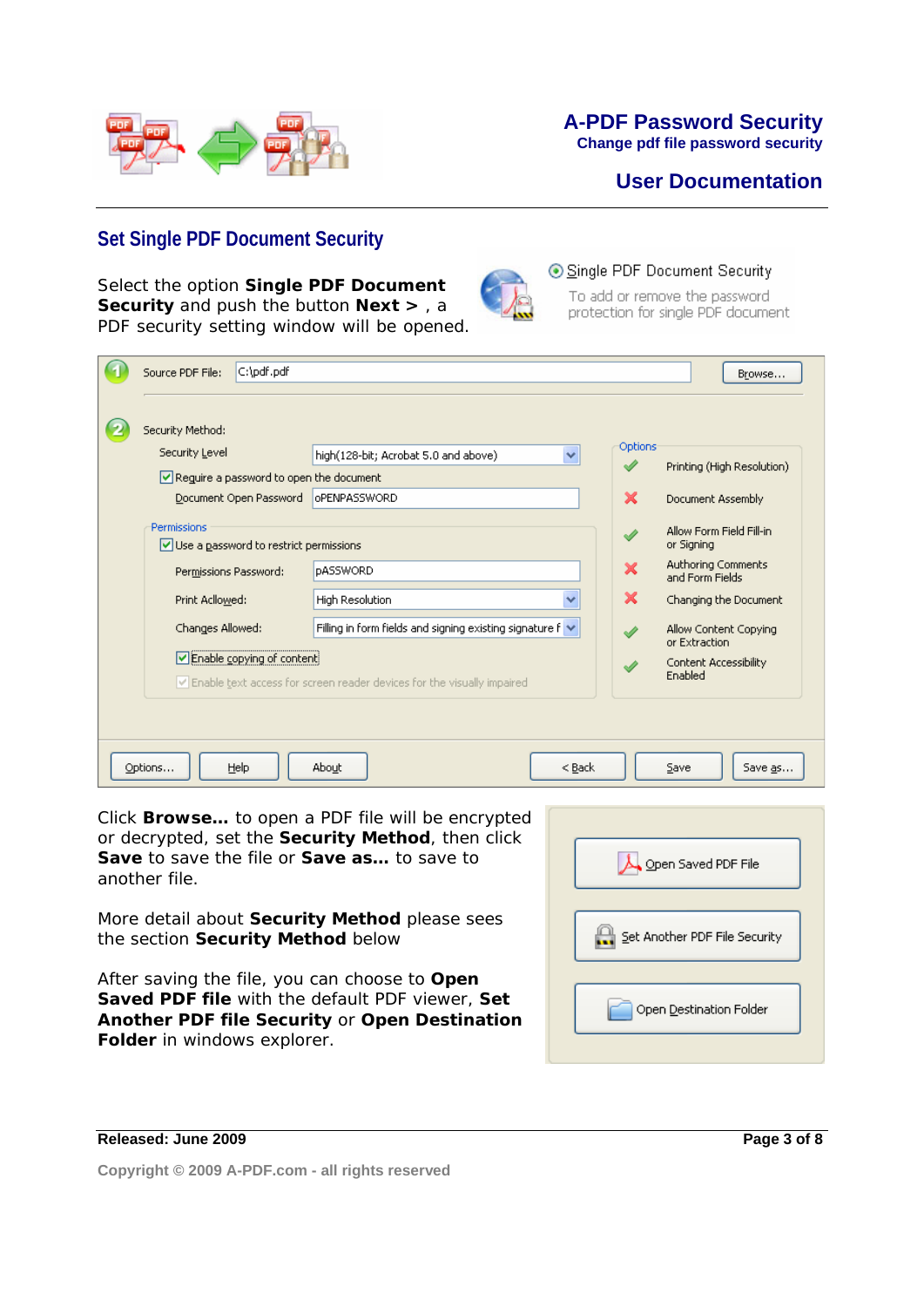

# **A-PDF Password Security**

◯ Batch PDF Documents Security To add or remove the password protection for a batch of PDF

documents

**Change pdf file password security**

# **User Documentation**

## **Set Batch Documents Security**

Select the option **Batch PDF Documents Security** and push the button **Next >**, a file list window will be opened.



| <b>Name</b>          | Password | Size  | Moidfied                   |
|----------------------|----------|-------|----------------------------|
| PAGETEST.pdf         | No       |       | 4KB 2008-08-14 11:35:22    |
| samplereport0001.pdf | No       |       | 62 KB 2008-01-24 14:27:53  |
| test.pdf             | No       |       | 440 KB 2008-07-11 12:20:39 |
| Lttt.pdf             | No       | 64 KB | 2008-01-24 18:32:05        |

You can **Add** files or even **Add Dir** for add all of files in a directory. **Remove** or **Clear** files in list.

If any of the files you want to encrypt is password-protected already, then you need to provide the file password(s). Click the file need password, and click button **Input password** to open the password input window.

You also can click the **Try password** icon to try to open password-protected files, A-PDF Password Security will try file password(s) by using

**Password Pool** automatically, (note: **Password pool** is a password list pool which stored commonly used passwords, which can be defined by user, A-PDF Password Security can use **Password Pool** to try open password-protected files automatically)

**Password Pool** can be defined by clicking **"Options…"** button, and then a setting window will be opened. You can pre-define password in there.

| Settings                             |                                                                                                  |  |
|--------------------------------------|--------------------------------------------------------------------------------------------------|--|
| General <b>Password Pool</b>         |                                                                                                  |  |
|                                      | <b>Password Pool</b><br>Password pool helps you automated/batch to remove<br>PDF files security. |  |
| Mypassword123<br>pAssword<br>demo123 | Try passwords when PDF file loaded in single mode.                                               |  |
|                                      | Cancel<br>Ok                                                                                     |  |

After selecting files, click the button **Next >**, you will get a **Security Method** setting window. More detail about Security Method please see the section **Security Method** below.

#### **Released: June 2009**

**Page 4 of 8**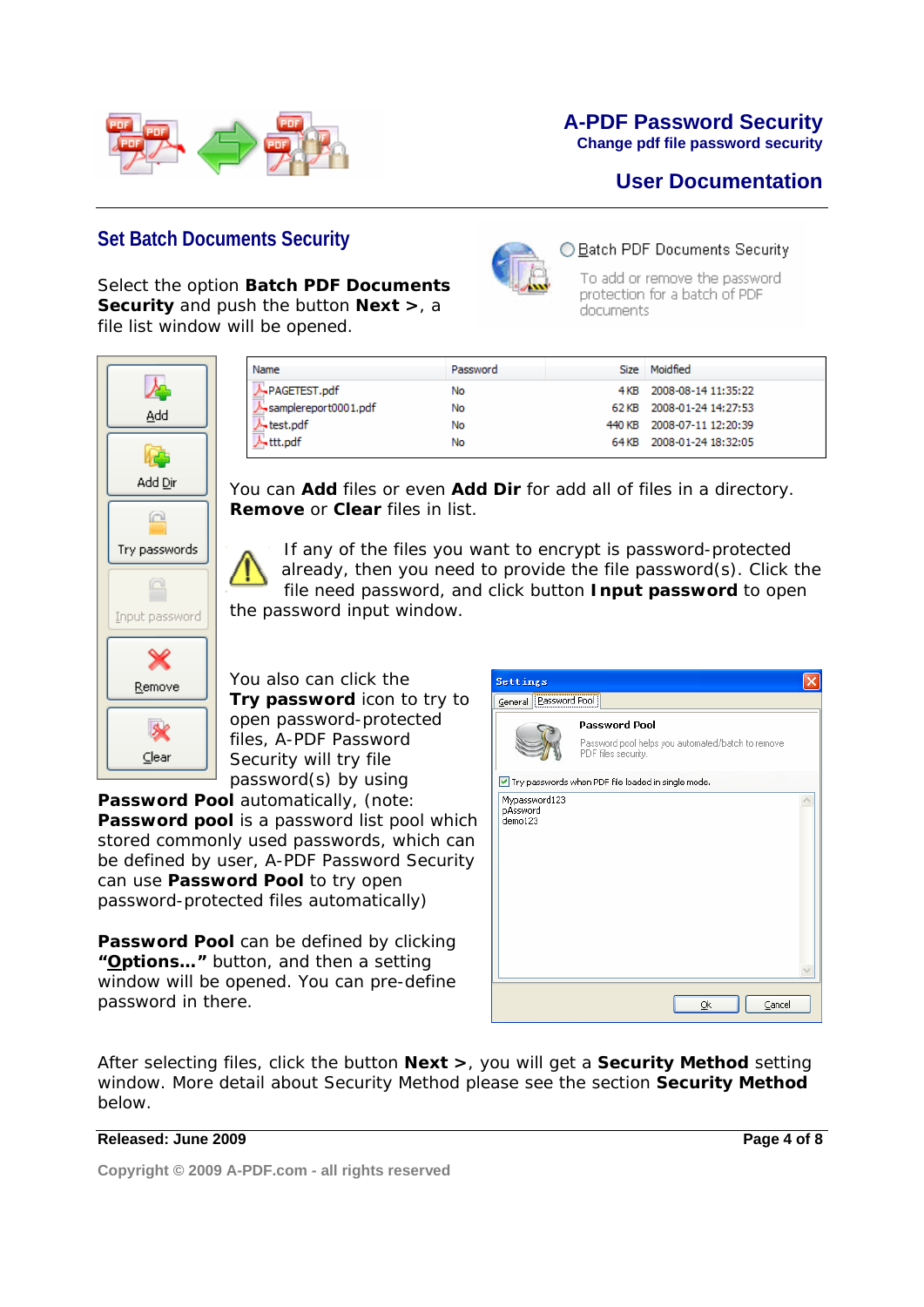

Set the security method and click **Save** to apply the security to files listed or **Save as**  to save all of the encrypted files to a directory. You will get a resultant list to show if the files encrypted successfully or not.

### **Hot Directory**

You may want to monitor a directory in a server, when some one copying the PDF files in, the files will be encrypted and sent to an output directory automatically.



#### ◯ Hot Directory

To monitor a directory. When PDF files copied in, them will be encrypted and sent to an output directory automatically.

Select the option **Hot Directory** and push the button **Next >** , a hot directory setting window will be opened.

| Hot Directory Setting           |                                                                                                 |                                          |
|---------------------------------|-------------------------------------------------------------------------------------------------|------------------------------------------|
| Monitored Directory: C:\monitor |                                                                                                 | $\left  \ \right $ Include Sub-Directory |
| Output Directory: C:\output     |                                                                                                 |                                          |
|                                 | Log File Directory: C:\Documents and Settings\ch;   [      Open Log Dir   /<br>Backup Directory |                                          |

Hot Directory Setting:

- **Monitor Directory**, set the directory to monitor. Even Include Sub-Directory.
- **Output Directory**, set output directory where all of encrypted files will be sent to.
- **Log File Directory**, Log files will be saved in. Log files will record the detail of operation. Such as when to monitor, which file encrypted, if encrypting successfully or not.
- **Backup Directory**, if check this option, the original PDF file will be move to the directory after encrypted.

After setting the directories and security method of output files, click **Start** button to start work, **Stop** button to stop monitoring hot directory.

More detail about Security Method please see the section **Security Method** below.

If you want to enable the hot directory in windows service, you may need A-PDF Password Security Server Edition, more detail please check out: http://www.a-pdf.com/security/password-server.htm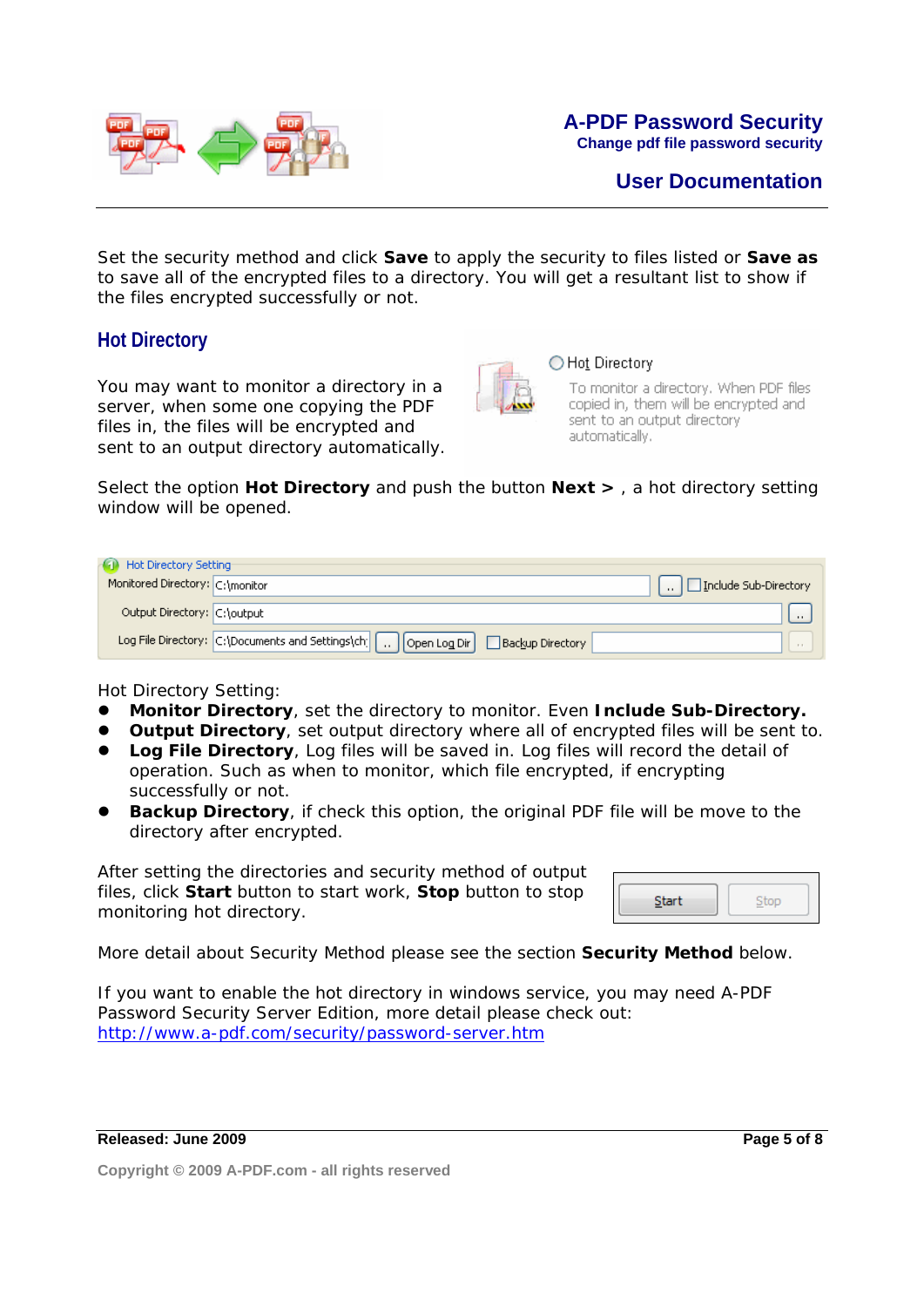

# **Security Method**

You can choose if the file has security or not by selecting **Security Level**. There are 40-bit and 128-bit level encryption methods to select; With A-PDF Password Security you can use two different types of passwords:

- **Document Open Password**, when you set the password, the encrypted file will need the password to open for reading.
- **Permissions Password**, when you set the password, the encrypted file will be restricted permissions. There are 7 types permissions showed in right, includes **Printing, Document Assembly, Allow Form Fill-in or Signing, Comments, Changing, Copy of content and Content Accessibility Enabled**. You can set the permissions by left selections.

| Security Method:                                             |                                                                        |         |                                              |
|--------------------------------------------------------------|------------------------------------------------------------------------|---------|----------------------------------------------|
| Security Level                                               | $\checkmark$<br>high(128-bit; Acrobat 5.0 and above)                   | Options |                                              |
| $\vee$ Require a password to open the document               |                                                                        |         | Printing (Low Resolution)                    |
| Document Open Password                                       | pAssword                                                               | ×       | Document Assembly                            |
| <b>Permissions</b><br>Use a password to restrict permissions |                                                                        |         | Allow Form Field Fill-in<br>or Signing       |
| Permissions Password:                                        | pAssword                                                               |         | <b>Authoring Comments</b><br>and Form Fields |
| Print Allowed:                                               | Low Resolution (150 dpi)<br>v                                          | x       | Changing the Document                        |
| Changes Allowed:                                             | Commenting, filling in form fields and signing existir V               |         | Allow Content Copying<br>or Extraction       |
| $\triangledown$ Enable copying of content                    | Enable text access for screen reader devices for the visually impaired |         | Content Accessibility<br>Enabled             |

#### **Add Properties**

You can add properties to PDF by selecting properties; the properties changer allows you to add/edit Title, Subject, Author, Keywords for the output PDF document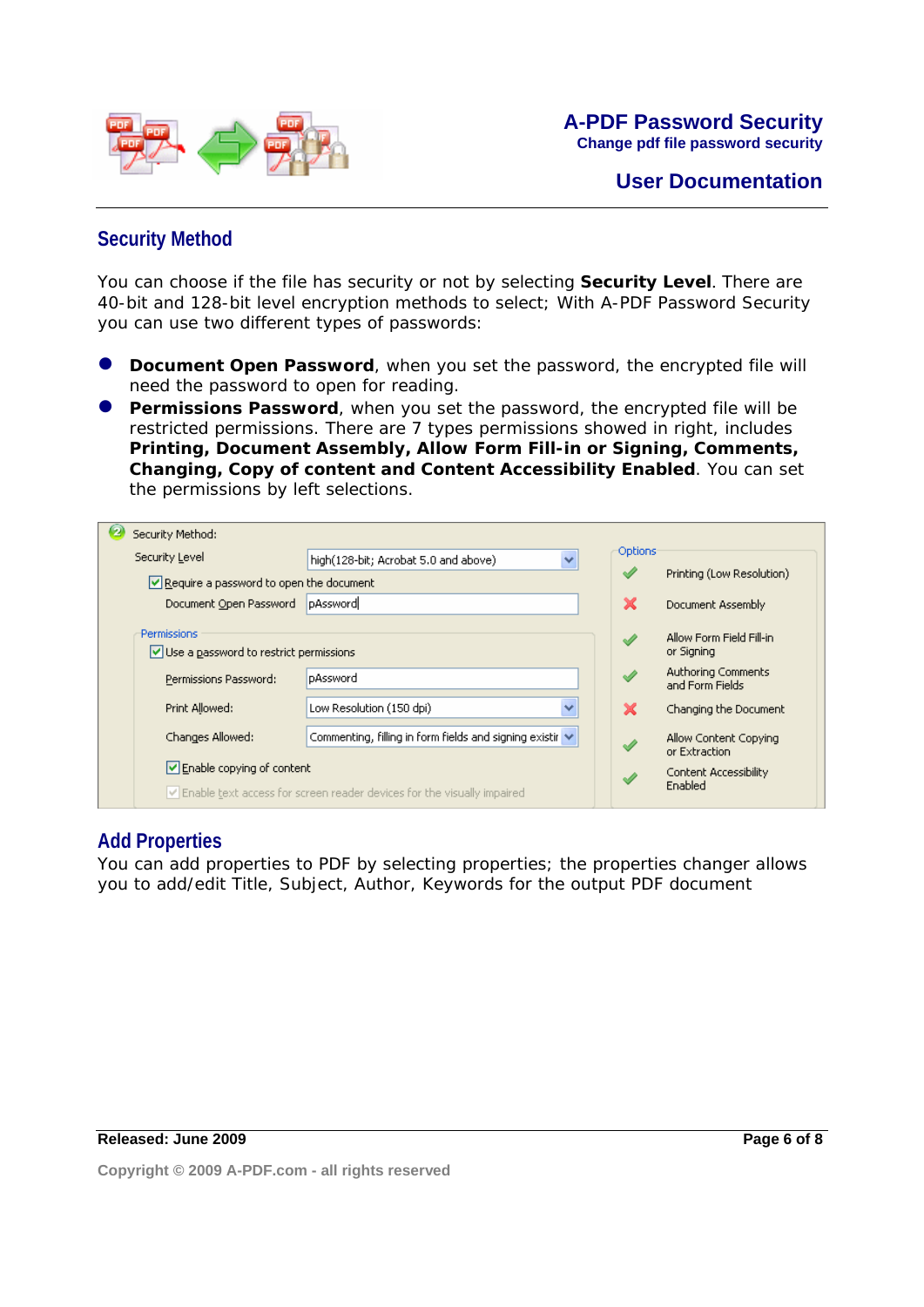

# **A-PDF Password Security**

**Change pdf file password security**

# **User Documentation**

| Add Properties                        |                  |       |
|---------------------------------------|------------------|-------|
| Title:                                | %Original%       | Macro |
| Subject:                              | %Original%%Date% | Macro |
| Author:                               | %Original%%Time% | Macro |
| Keywords                              | %Original%       | Macro |
| Security Properties Add Expiry Date / |                  |       |

## **Add Expiry Date**

If you would like to add an expiration date to your PDFs so your viewer cannot open after a time limit that you set. You can use A-PDF Password Security to add an Expiry Date to PDF easily.